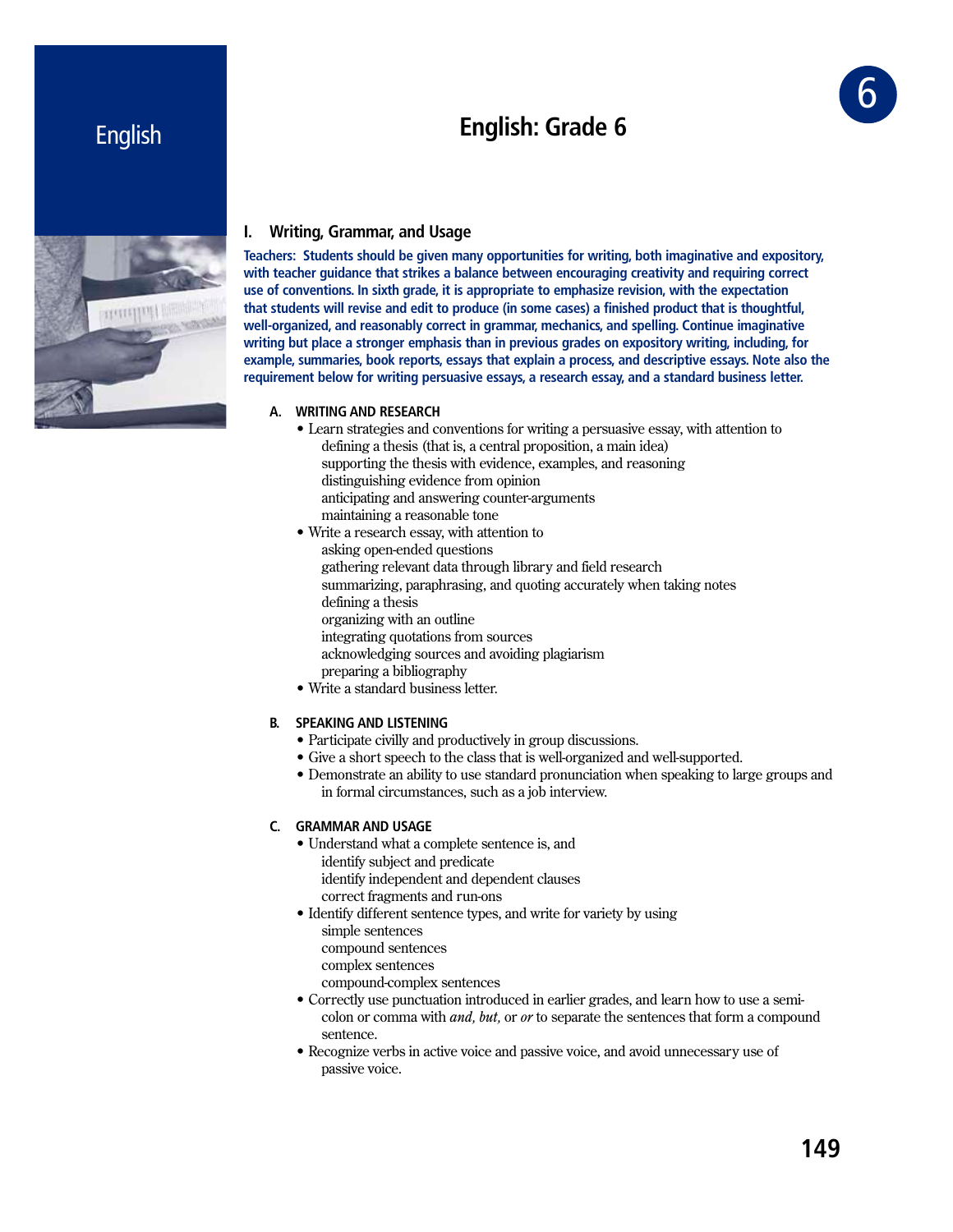

• Recognize the following troublesome verbs and how to use them correctly:

sit, set rise, raise lie, lay • Correctly use the following:  $\operatorname{good}$  / well between / among bring / take accept / except

fewer / less like  $\ell$  as affect  $/$  effect who / whom imply / infer principle / principal their / there / they're

D. SPELLING

- $\bullet$  Review spelling rules for use of *ie* and *ei*; for adding prefixes and suffixes
- Continue work with spelling, with special attention to commonly
	- misspelled words, including:

| acquaintance   | develop     | naturally      | separate   |
|----------------|-------------|----------------|------------|
| amateur        | embarrassed | occurrence     | similar    |
| analyze        | exaggerate  | parallel       | sophomore  |
| answer         | exercise    | peasant        | substitute |
| athlete        | fulfill     | philosopher    | success    |
| <b>Britain</b> | gymnasium   | possess        | suspicion  |
| characteristic | hypocrite   | privilege      | tragedy    |
| committee      | innocence   | receipt        | woman      |
| conscious      | interrupt   | recommendation | writing    |
| cooperate      | license     | repetition     |            |
| criticize      | marriage    | restaurant     |            |
| dependent      | minimum     | rhythm         |            |
|                |             |                |            |

## E. VOCABULARY

Teachers: Students should know the meaning of these Latin and Greek words that form common word roots and be able to give examples of English words that are based on them.

| Latin/Greek Word   | <u>Meaning</u>  | Examples                     |
|--------------------|-----------------|------------------------------|
| $annus$ [L]        | year            | annual, anniversary          |
| ante [ $L$ ]       | before          | antebellum, antecedent       |
| aqua [L]           | water           | aquarium                     |
| astron [G]         | star            | astronaut, astronomy         |
| bi [L]             | two             | bisect, bipartisan           |
| bias[G]            | life            | biology, biography           |
| centum [L]         | hundred         | cent, percent                |
| decem [L]          | ten             | decade, decimal              |
| dico, dictum [L]   | say, thing said | dictation, dictionary        |
| duo[G, L]          | two             | duplicate                    |
| ge [G]             | earth           | geology, geography           |
| hydor [G]          | water           | hydrant, hydroelecrtric      |
| magnus [L]         | large, great    | magnificent, magnify         |
| mega $[G]$         | large, great    | megaphone, megalomania       |
| mikros [G]         | small           | microscope, microfilm        |
| minus [L]          | smaller         | diminish, minor              |
| $\text{monos}$ [G] | single          | monologue, monarch, monopoly |
|                    |                 |                              |

Note: More commonly misspelled words are listed in grades 7 and 8.

Note: More Latin and Greek words and roots are listed in grades 7 and 8. In the listings here,  $L =$  Latin,  $G =$  Greek. No single form of the Latin or Greek words is consistently used here, but rather the form that is most similar to related English words.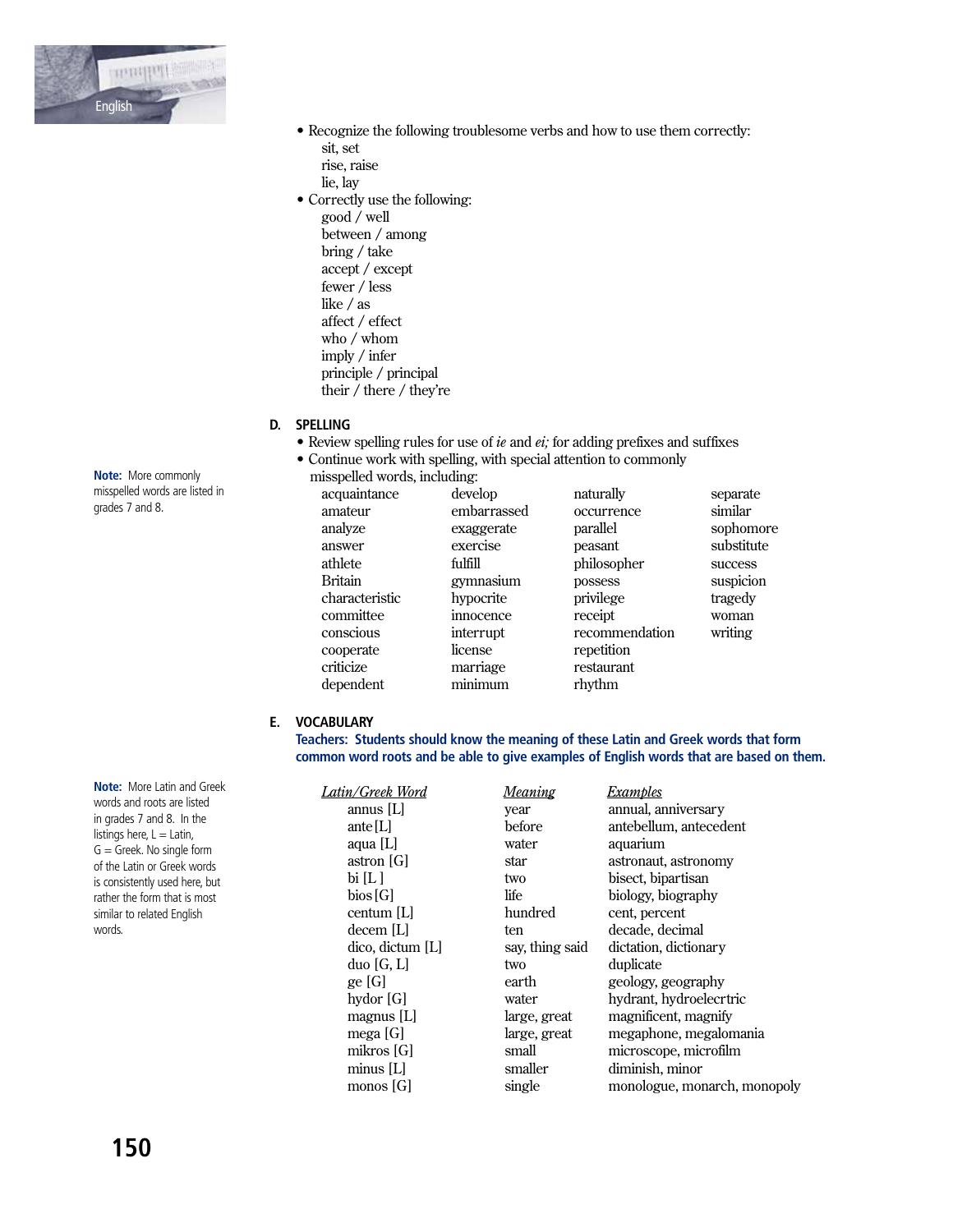

| omnis [L]           | all           | omnipotent, omniscient           |
|---------------------|---------------|----------------------------------|
| phileo [G]          | to love       | philosophy, philanthropist       |
| phone [G]           | sound, voice  | phonograph, telephone            |
| photo [from G phos] | light         | photograph, photocopy            |
| poly [G]            | many          | polygon                          |
| post [L]            | after         | posthumous, posterity            |
| pre [L]             | before        | predict, prepare                 |
| primus [L]          | first         | primary, primitive               |
| protos [G]          | first         | prototype, protozoa              |
| psycle[G]           | soul, mind    | psychology                       |
| quartus [L]         | fourth        | quadrant, quarter                |
| tele [G]            | at a distance | telephone, television, telepathy |
| thermos [G]         | heat          | thermometer, thermostat          |
| tri [G, L]          | three         | trilogy, triangle                |
| unus [L]            | one           | unanimous, unilateral            |
| video, visum [L]    | see, seen     | evident, visual                  |
| vita [L]            | life          | vitality, vitamin                |
|                     |               |                                  |

## **II. Poetry**

#### **A. POEMS**

 **Teachers: The poems listed here constitute a selected core of poetry for this grade. You are encouraged to expose students to more poetry, old and new, and to have students write their own poems. To bring students into the spirit of poetry, read it aloud and encourage them to read it aloud so they can experience the music in the words. At this grade, poetry should be a source of delight, and, upon occasion, the subject of close attention. Students should examine some poems in detail, discussing what the poems mean as well as asking questions about the poet's use of language.**

All the world's a stage [from As You Like It] (William Shakespeare) Apostrophe to the Ocean [from *Childe Harold's Pilgrimage*, Canto 4, Nos. 178-184] (George Gordon Byron) I Wandered Lonely as a Cloud (William Wordsworth) If (Rudyard Kipling) Mother to Son (Langston Hughes) Lift Ev'ry Voice and Sing (James Weldon Johnson) A narrow fellow in the grass (Emily Dickinson) A Psalm of Life (Henry Wadsworth Longfellow) The Raven (Edgar Allan Poe) A Song of Greatness (a Chippewa song, trans. Mary Austin) Stopping by Woods on a Snowy Evening (Robert Frost) Sympathy (Paul Laurence Dunbar) There is no frigate like a book (Emily Dickinson) The Walloping Window-blind (Charles E. Carryl) Woman Work (Maya Angelou)

- **B. TERMS**
	- meter iamb couplet rhyme scheme free verse

See also World History 6: Romanticism, *re* "Apostrophe to the Ocean" and "I Wandered Lonely as a Cloud."